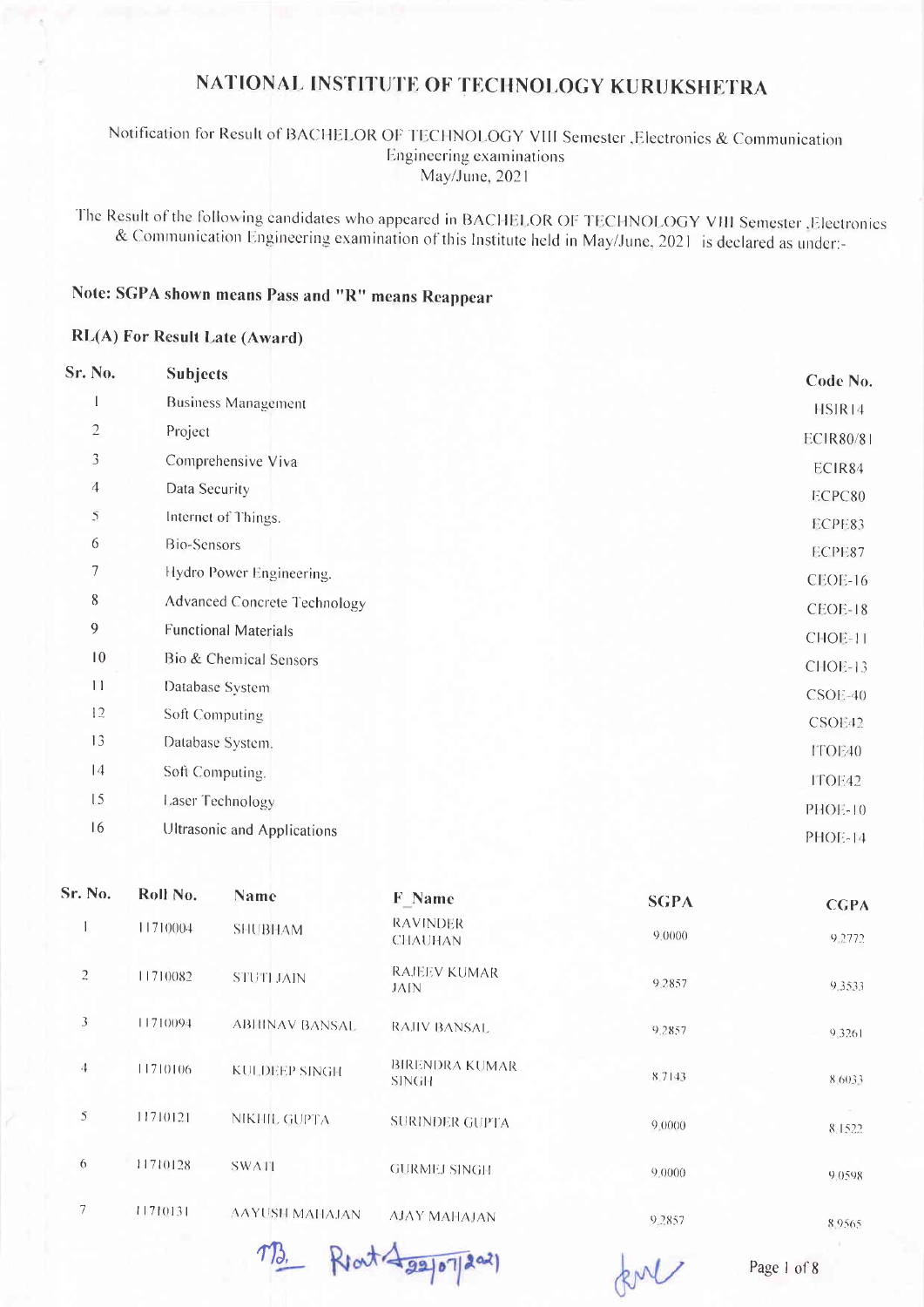#### Notification for Result of BACHELOR OF TECHNOLOGY VIII Semester , Electronics & Communication Engineering examinations May/June, 2021

| 8           | 11710138 | <b>ISHAPREET KAUR</b>                | <b>KIRPAL SINGH</b>                     | 9 4 2 8 6 | 9.0326    |
|-------------|----------|--------------------------------------|-----------------------------------------|-----------|-----------|
| 9.          | 11710359 | ANKITA SHARMA                        | <b>SUBHASH CHANDER</b><br><b>SHARMA</b> | 9 4286    | 9.3370    |
| 10          | 11710363 | <b>SRISHTI REHAN</b>                 | <b>LALIT REHAN</b>                      | 9.2857    | 9.3750    |
| 11          | 11710365 | <b>ASHUTOSH MEHRA</b>                | <b>BPS MEHRA</b>                        | 9.1429    | 9.3098    |
| 12          | 11710375 | <b>ROBIN</b>                         | <b>KASHMIR SINGH</b>                    | 8.5714    | 8.7198    |
| 13          | 11710376 | KRISHNANDU BISWAS SAHADAVE BISWAS    |                                         | 7.8571    | 7.9780    |
| 14          | 11710377 | <b>ARPIT KUMAR</b>                   | <b>ANIL KUMAR</b>                       | 8 4 2 8 6 | 7.3736    |
| 15          | 11710378 | <b>SANJAY</b>                        | <b>ANIL KUMAR</b>                       | 8 4 2 8 6 | 9(0440)   |
| 16          | 11710379 | VATAN JINDAL                         | <b>RAJESH JINDAL</b>                    | 7,8571    | 7.3736    |
| 17          | 11710380 | <b>CHIRAG DEEP</b><br><b>KASHYAP</b> | <b>BALBIR SINGH</b>                     | 8.8571    | 8.7198    |
| $\sqrt{18}$ | 11710381 | <b>DHARMANSHU SAINI</b>              | MUKESH KUMAR<br><b>SAINI</b>            | 8.7143    | 8.0275    |
| 19          | 11710382 | <b>ASHISH SHARMA</b>                 | <b>OM PRAKASH</b><br><b>SHARMA</b>      | 7.8571    | 7 3 2 4 2 |
| 20          | 11710383 | <b>KETAN SHARMA</b>                  | MAHESH SHARMA                           | 9.0000    | 88187     |
| 21          | 11710384 | <b>ADITYA KUMAR</b>                  | <b>RAJENDRA KUMAR</b>                   | 8.8571    | 7.5220    |
| 22          | 11710385 | <b>JATIN GARG</b>                    | <b>LAJPAT RAI GARG</b>                  | 8.1429    | 7.3132    |
| 23          | 11710386 | <b>PARAS</b>                         | VINOD CHUGH                             | 8.5714    | 8.4615    |
| 24          | 11710387 | SHIVAM KR TIWARI                     | ANIL TIWARI                             | 8.1429    | 8.7802    |
| 25          | 11710390 | <b>RANJAN KUMAR</b><br><b>SHARMA</b> | PARSHURAM<br><b>SHARMA</b>              | 8.0000    | 73187     |
| 26          | 11710391 | <b>ARPIT BANSAL</b>                  | <b>NARENDER KUMAR</b><br><b>BANSAL</b>  | 8.4286    | 8,10.14   |
| 27          | 11710393 | PAPPU KUMAR MAHTO RAM DAYAL MAHTO    |                                         | 8.2857    | 7.9286    |
| 28          | 11710394 | ASHISH KUMAR SAHU RAMESH CHANDRA     |                                         | 8.7143    | 7.3242    |

1B Rent 22/07/2021

dene

Page 2 of 8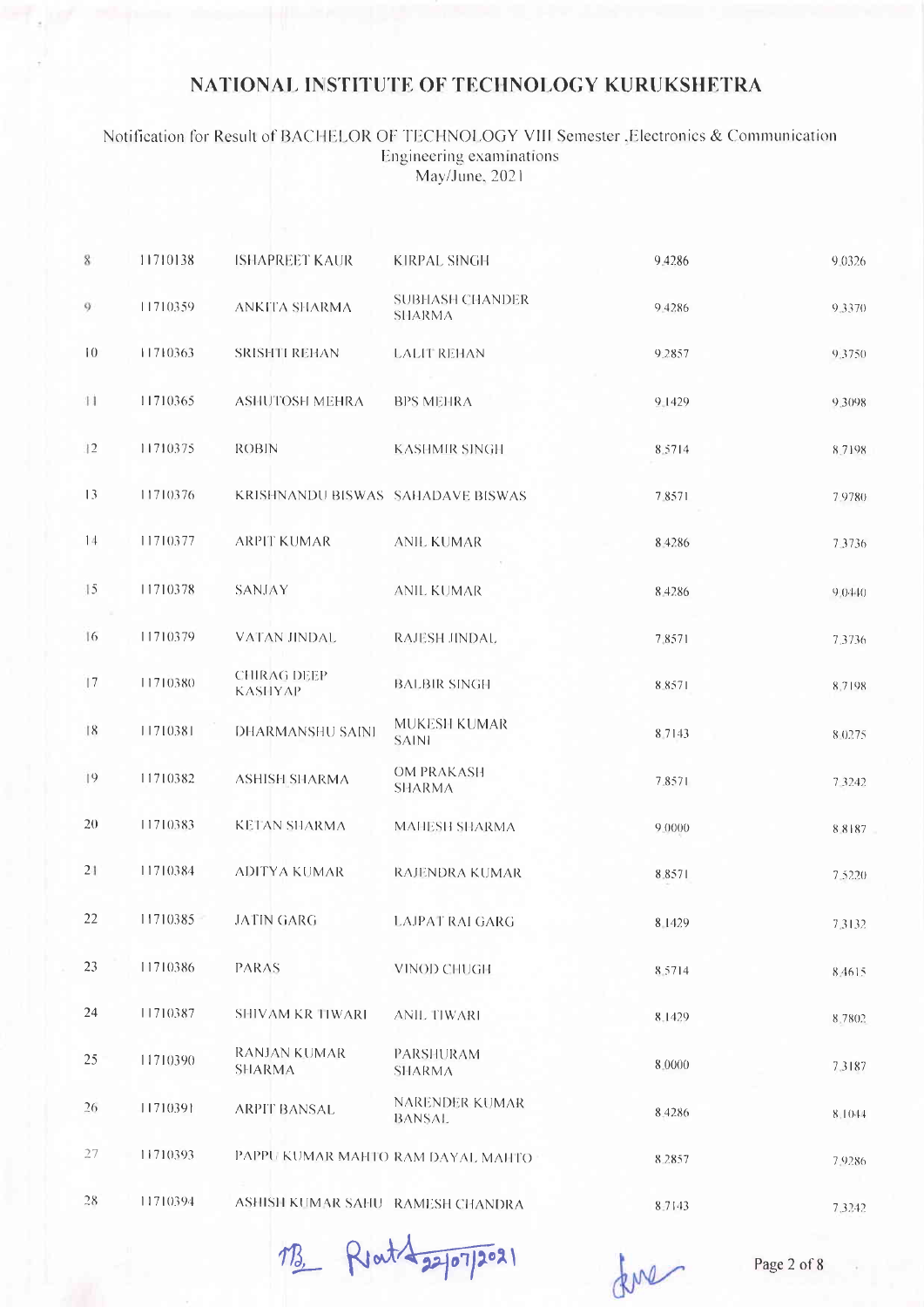#### Notification for Result of BACHELOR OF TECHNOLOGY VIII Semester , Electronics & Communication Engineering examinations May/June, 2021

| 29  | 11710395 | <b>MANISH KUMAR</b>                                           | <b>VED PRAKASH</b>                   | 8.7143    | 8.4505    |
|-----|----------|---------------------------------------------------------------|--------------------------------------|-----------|-----------|
| 3() | 11710396 | <b>SUMIT KUMAR</b>                                            | <b>SACHIDA NAND</b><br><b>PRASAD</b> | 8.2857    | 8.8956    |
| 31  | 11710397 | <b>DONIPUDI VEERA</b><br><b>VENKATA SATYA</b><br><b>SURYA</b> | <b>DONIPUDI VEERA</b><br><b>BABU</b> | 7.8571    | 6.5879    |
| 32  | 11710398 | <b>GAURAV BADGUJAR</b>                                        | <b>RAMSWAROOP</b><br><b>BADGUJAR</b> | 8,2857    | 7,3077    |
| 33  | 11710399 | <b>VINEET MEENA</b>                                           | <b>MOHAN MEENA</b>                   | 8,7143    | 7.2198    |
| 34  | 11710403 | <b>VIVEK CHOUDHARY</b>                                        | <b>SATAVEER SINGH</b>                | 8.5714    | 78736     |
| 35  | 11710404 | SIDDHARTH GARG                                                | <b>VINOD KUMAR</b><br>GARG           | 9.1429    | 8.8956    |
| 36  | 11710405 | <b>ANUPAM SINGH</b><br><b>SUMAN</b>                           | <b>SANDEEP KUMAR</b>                 | 9.0000    | 8.5934    |
| 37  | 11710406 | PRACHI GOEL                                                   | <b>ARVIND GOEL</b>                   | 9.2857    | 8.8736    |
| 38  | 11710407 | <b>GAURAV KUMAR</b>                                           | <b>CHANDRA PAL</b><br><b>SINGH</b>   | 8.8571    | 8.2088    |
| 39  | 11710408 | RATAN LAL MOURYA                                              | <b>GANPAT LAL</b><br><b>MOURYA</b>   | 8,5714    | 8 3 7 3 6 |
| 40  | 11710409 | <b>SANGEETA</b>                                               | <b>SATYANARAIN</b>                   | 9.0000    | 8.4945    |
| 41  | 11710410 | <b>SHUBHAM KUMAR</b>                                          | PRAVEEN KUMAR<br><b>SINGH</b>        | 8.7143    | 7.9396    |
| 42  | 11710412 | RITIK VERMA                                                   | <b>MANISH KUMAR</b><br><b>VERMA</b>  | 8.8571    | 8.9231    |
| 43  | 11710414 | <b>MANOJ KUMAR</b>                                            | <b>DEVENDER LAL</b><br><b>ARYA</b>   | 8 4 2 8 6 | 8.5385    |
| 44  | 11710415 | DEVESH YADAV                                                  | <b>RAMESH YADAV</b>                  | 88571     | 8.5440    |
| 45  | 11710416 | <b>RAJAT CHAUDHARY</b>                                        | <b>DHARMVIR SINGH</b>                | 8.8571    | 8,5110    |
| 46  | 11710418 | <b>ANKUR GARG</b>                                             | <b>ASHOK KUMAR</b><br>GARG           | 9,0000    | 8.6209    |
| 47  | 11710419 | UTSAV MISHRA                                                  | <b>BHARAT KUMAR</b><br><b>MISHRA</b> | 9.2857    | 8.1868    |
| 48  | 11710420 | <b>GAUTAM SHAH</b>                                            | RADHE SHYAM<br><b>SHAH</b>           | 8.8571    | 8.7692    |
| 49  | 11710422 | <b>JASRAJ FULWARIYA</b>                                       | <b>DEVILAL</b>                       | 8.5714    | 8.4890    |

MB Riat 4 22/07/2021

fue

Page 3 of 8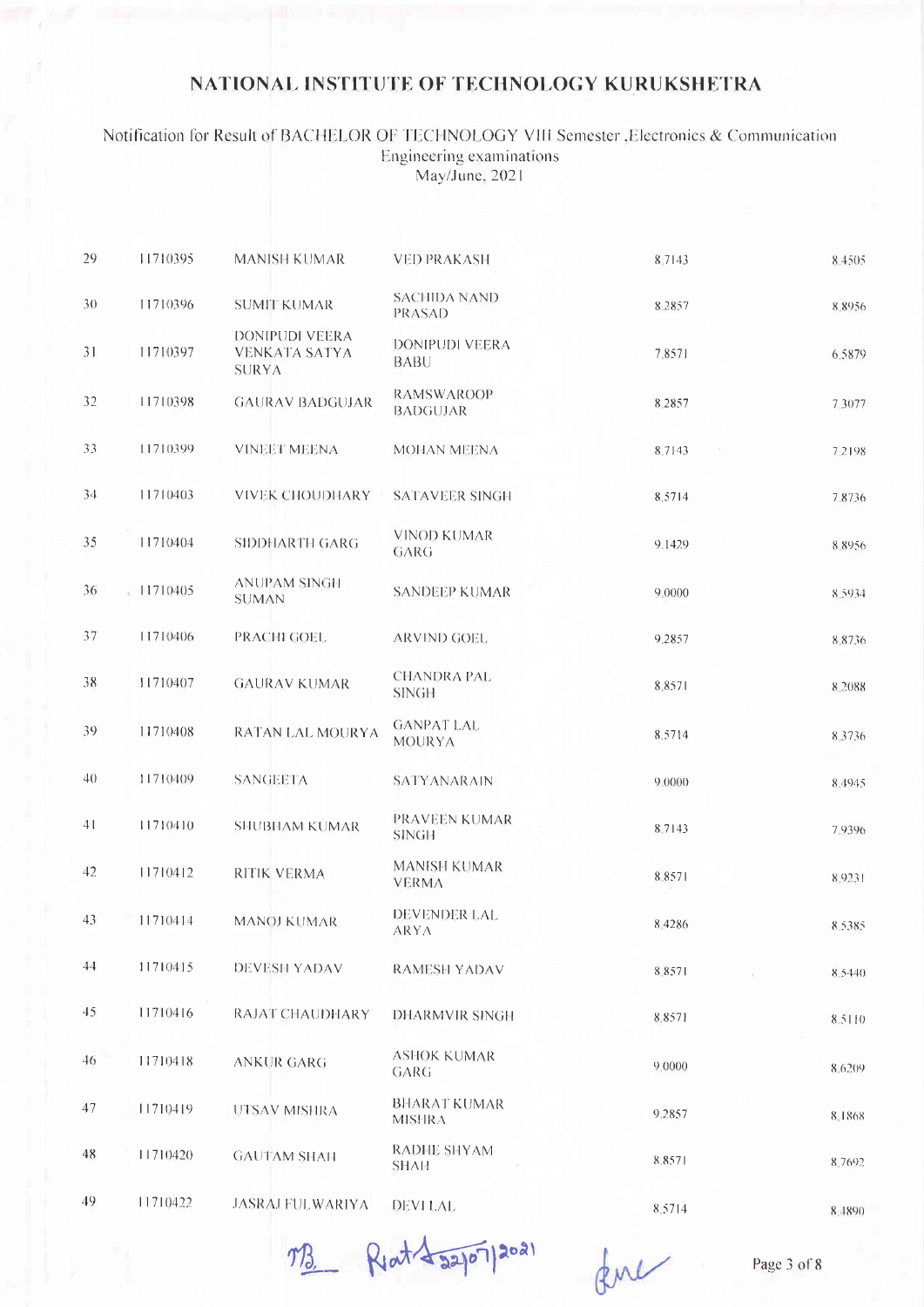#### Notification for Result of BACHELOR OF TECHNOLOGY VIII Semester , Electronics & Communication Engineering examinations May/June, 2021

| 5() | 11710423 | <b>AMIT KUMAR</b>                     | <b>RAMRAJ KUMAR</b>                  | 9,0000 | 9 1978 |
|-----|----------|---------------------------------------|--------------------------------------|--------|--------|
| 51  | 11710425 | <b>ARNAV DAWER</b>                    | VINAY DAWER                          | 9.1429 | 8.9231 |
| 52  | 11710426 | <b>ANSHUL KUMAR</b>                   | <b>KRISHAN KUMAR</b>                 | 9,0000 | 8.3956 |
| 53  | 11710427 | <b>UMESH</b>                          | <b>JITENDER KUMAR</b>                | 8:5714 | 7.9066 |
| 54  | 11710428 | KISHAN KUMAR ROY                      | <b>JITENDRA PRASAD</b><br><b>ROY</b> | 9,2857 | 8.8132 |
| 55  | 11710430 | RAVI KUMAR DAILA                      | <b>ASHOK KUMAR</b>                   | 8.8571 | 9.1538 |
| 56  | 11710433 | <b>AAKASH ANAND</b>                   | <b>SULEKH CHAND</b>                  | 8.7143 | 7.8132 |
| 57  | 11710434 | <b>CHETAN PRAKASH</b><br><b>VERMA</b> | YAD RAM                              | 8.8571 | 8.4615 |
| 58  | 11710435 | <b>KANIKA SINGLA</b>                  | JITENDER SINGLA                      | 8.8571 | 7.6374 |
| 59  | 11710436 | <b>CJAYANTH</b>                       | <b>JAGANNADHAM</b>                   | 8.2857 | 8.2308 |
| 60  | 11710438 | <b>SOURABH</b>                        | <b>JAI KISHAN</b>                    | 8.0000 | 8.1044 |
| 61  | 11710439 | NEERAJ KUMAR                          | <b>VINOD KUMAR</b>                   | 8.4286 | 7.7308 |
| 62  | 11710440 | AMIT KUMAR YADAV RAMESH YADAV         |                                      | 8.7143 | 8.2582 |
| 63  | 11710441 | <b>LAKSHAY</b>                        | <b>ASHOK KUMAR</b>                   | 8.7143 | 8.4835 |
| 64  | 11710442 | <b>AAKSHI</b>                         | MUKESH KUMAR                         | 8.4286 | 6.6648 |
| 65  | 11710443 | <b>ABDUL SAMAD</b><br>SIDDIQUI        | MOHD RIAZ<br>SIDDIQUI                | 9.0000 | 8.9670 |
| 66  | 11710444 | <b>MANDEEP DUHAN</b>                  | DHARMBIR SINGH                       | 8.5714 | 8.7143 |
| 67  | 11710445 | DEVESH SHARMA                         | <b>ASHOK SHARMA</b>                  | 9.1429 | 8.7692 |
| 68  | 11710447 | <b>NEHA GUPTA</b>                     | SORABH GUPTA                         | 9.0000 | 8.9231 |
| 69  | 11710448 | SAJAL SWAPNIL                         | <b>RAKESH RANJAN</b>                 | 90000  | 8.8516 |
| 70  | 11710449 | VIJAY MUKHIJA                         | SANJEEV MUKHIJA                      | 9.2857 | 9.3901 |

M3 Reat 22/07/2021

Page 4 of 8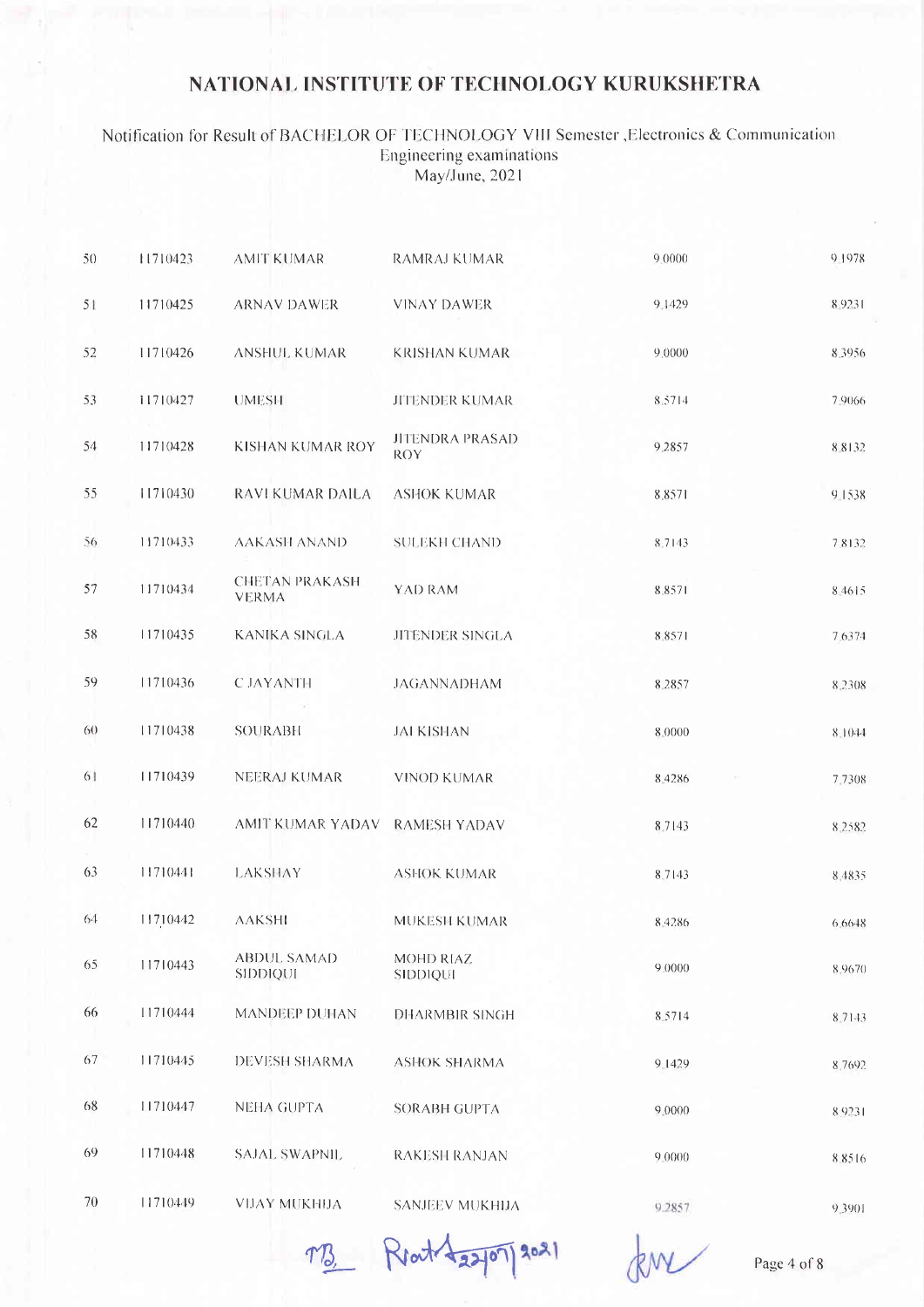#### Notification for Result of BACHELOR OF TECHNOLOGY VIII Semester , Electronics & Communication Engineering examinations May/June, 2021

| 71 | 11710450 | <b>NEERAJ YADAV</b>                  | NARESH KUMAR                             | 8.5714 | 7.5385  |
|----|----------|--------------------------------------|------------------------------------------|--------|---------|
| 72 | 11710451 | <b>ADITI</b>                         | <b>BHIM SINGH</b><br><b>LATHWAL</b>      | 9.0000 | 8(0440) |
| 73 | 11710452 | <b>VINAY</b>                         | <b>SUBHASH SAINI</b>                     | 8.7143 | 7.4945  |
| 74 | 11710453 | <b>SUVRAT MISHRA</b>                 | <b>HEMANT MISHRA</b>                     | 8,7143 | 8.4780  |
| 75 | 11710454 | <b>AYUSH MAHESHWARI</b>              | <b>SURESH KUMAR</b><br><b>MAHESHWARI</b> | 9,5714 | 9.2857  |
| 76 | 11710455 | <b>KRISHNA AGGARWAL</b>              | <b>SANDEEP</b><br><b>AGGARWAL</b>        | 8.1429 | 8.4396  |
| 77 | 11710456 | NIKHIL YADAV                         | <b>VIRENDER SINGH</b>                    | 8.8571 | 8.9231  |
| 78 | 11710457 | MEHUL VARSHNEY                       | <b>PRADEEP</b><br><b>VARSHNEY</b>        | 8.7143 | 8.2747  |
| 79 | 11710458 | NIKHIL SINGHAL                       | <b>DINESH SINGH</b>                      | 9.1429 | 8.7418  |
| 80 | 11710460 | <b>RIYA SAINI</b>                    | <b>SURESH KUMAR</b>                      | 8.8571 | 8.0055  |
| 81 | 11710461 | AADESH GOYAL                         | <b>NAVEEN GOYAL</b>                      | 8,0000 | 74451   |
| 82 | 11710462 | <b>SAHIL BHADANA</b>                 | <b>RAVINDER</b><br><b>BHADANA</b>        | 8.1429 | 7.3626  |
| 83 | 11710463 | <b>RAM CHOUDHARY</b>                 | <b>BODU RAM</b><br><b>CHOUDHARY</b>      | 8.2857 | 78681   |
| 84 | 11710464 | ANKUR SHARMA                         | <b>RAJESH KUMAR</b>                      | 9.1429 | 9.0714  |
| 85 | 11710465 | <b>MANISH KUMAR</b><br><b>RAJAK</b>  | KHUBLAL RAJAK                            | 8.2857 | 8.0989  |
| 86 | 11710466 | <b>DEEKSHANT</b>                     | <b>LAXMINARAIAN</b>                      | 7.4286 | 7.3022  |
| 87 | 11710467 | <b>BHATT UMANG</b><br>CHANDRASHEKHAR | <b>CHANDRASHEKHAR.</b><br>R. BHATT       | 8.7143 | 8.2912  |
| 88 | 11710469 | <b>JYOTIKA</b>                       | <b>RAJESH KUMAR</b>                      | 8.8571 | 7.7967  |
| 89 | 11710470 | <b>VIVEK SINGH</b>                   | <b>VINOD KUMAR</b><br><b>SINGH</b>       | 9.0000 | 8 7692  |
| 90 | 11710471 | <b>TANUSHREE</b>                     | <b>KAMLESHWAR</b><br><b>SHARMA</b>       | 8.8571 | 8.2473  |
| 91 | 11710472 | <b>RAHUL YADAV</b>                   | <b>NARESH KUMAR</b>                      | 8 0000 | 6.9451  |

TB Riat 12/07/2021

Page 5 of 8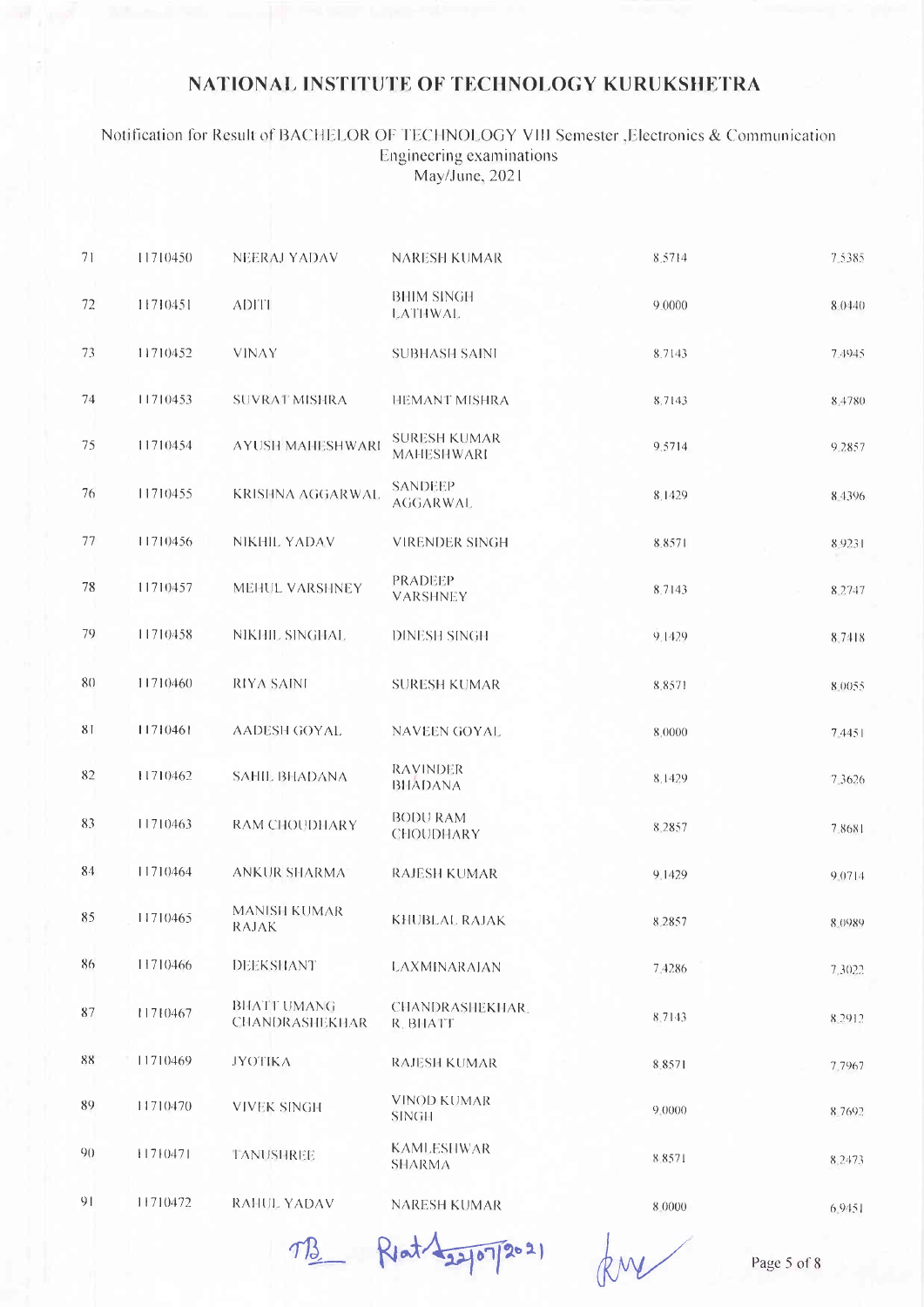#### Notification for Result of BACHELOR OF TECHNOLOGY VIII Semester , Electronics & Communication Engineering examinations May/June, 2021

| 92    | 11710473 | AKELLA VENKATA<br><b>KRISHNA VAMSI</b> | A V R MURTHY                            | 94286  | 8.1868     |
|-------|----------|----------------------------------------|-----------------------------------------|--------|------------|
| 93    | 11710475 | SATYADEV KUMAR                         | <b>SANT LAL YADAV</b>                   | 8.0000 | 6.9011     |
| 94    | 11710476 | <b>GUNTUPALLI TEJA</b>                 | <b>GUNTUPALLI</b><br><b>VENKATA RAO</b> | 8.8571 | 7.9945     |
| 95    | 11710479 | <b>ATMANAND</b>                        | <b>BIJAY KUMAR SAH.</b>                 | 8 2857 | 6.3516     |
| $+96$ | 11710480 | PRAKASH KUMAR<br><b>MALI</b>           | <b>GOPAL RAM MALI</b>                   | 7.7143 | RL(L)      |
| 97    | 11710481 | PRAVEEN KUMAR                          | <b>SHARWAN HUDDA</b>                    | 8.0000 | 7.1593     |
| 98    | 11710482 | <b>SANJY VERMA</b>                     | KAJOD MAL VERMA                         | 7.7143 | $6.93 + 1$ |
| 99    | 11710483 | DEEPALI SHARMA                         | <b>RAJESH SHARMA</b>                    | 9,0000 | 8 4725     |
| 100   | 11710484 | <b>AAYUSH SHANKAR</b><br>DIXIT         | <b>VIJAY SHANKAR</b><br>DIXIT           | 8.1429 | 7.2363     |
| 101   | 11710485 | SIDDHANT AGGARWAL SHEKHAR AGARWAL      |                                         | 9 0000 | 7,8516     |
| 102   | 11710486 | MALLA YASHASWI                         | <b>M.SANKARA RAO</b>                    | 9.2857 | 8 2 9 6 7  |
| 103   | 11710487 | RAJAT GARG                             | <b>MANISH GARG</b>                      | 9.2857 | 8.9615     |
| 104   | 11710488 | <b>BABLU MEENA</b>                     | RATI RAM MEENA                          | 7.8571 | 6 7088     |
| 105   | 11710491 | <b>VENAYAK GUPTA</b>                   | <b>ASHUTOSH GUPTA</b>                   | 7.8571 | 7.5549     |
| 106   | 11710492 | <b>AMIT</b>                            | <b>PAL SINGH</b>                        | 8.7143 | 8.5714     |
| 107   | 11710495 | SHIVAM JALOTRA                         | PRAMOD KUMAR<br><b>SHARMA</b>           | 8.1429 | 7.7912     |
| 108   | 11710496 | <b>VIRENDRA PRATAP</b><br><b>SINGH</b> | VIRENDRA KUMAR<br><b>KAMAL</b>          | 8.0000 | 7.7527     |
| 109   | 11710497 | <b>VEDANSH SHARMA</b>                  | <b>HARISH SHARMA</b>                    | 8.4286 | 86484      |
| 110   | 11710499 | <b>KAPISH DUREJA</b>                   | <b>AMIT KUMAR</b>                       | 9.0000 | 9.2747     |
| 111   | 11710501 | AYUSHI MAHESHWARI DILIP TOSHNIWAL      |                                         | 9.4286 | 9 3956     |
| 112   | 11710502 | <b>ASHUTOSH RATHI</b>                  | <b>SAMIR RATHI</b>                      | 9,5714 | 9.2582     |

Rlat -22/07/2021  $T$ B

Rue

Page 6 of 8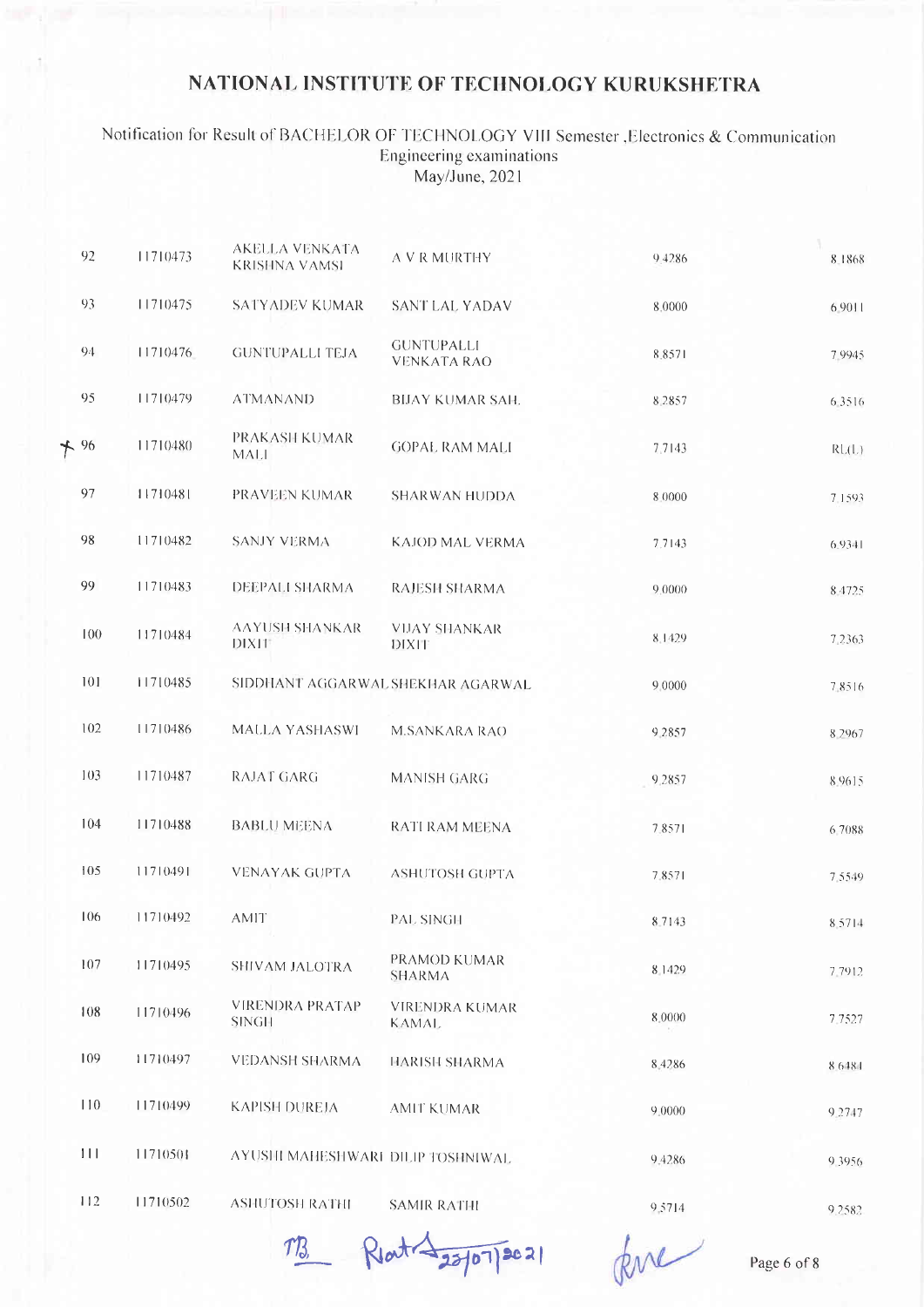#### Notification for Result of BACHELOR OF TECHNOLOGY VIII Semester , Electronics & Communication Engineering examinations May/June, 2021

| 113 | 11710503 | PRASHANT MEENA                      | KISHAN LAL MEENA                   | 7.7143 | 6.6484     |
|-----|----------|-------------------------------------|------------------------------------|--------|------------|
| 114 | 11710504 | DEEKSHA GUPTA                       | RAJENDRA GUPTA                     | 9,1429 | 9.4011     |
| 115 | 11710506 | MUSTHYALA SUMAN<br><b>CHANDRA</b>   | <b>MUSTHYALA</b><br><b>RAMESH</b>  | 8,5714 | 7.7967     |
| 116 | 11710507 | MOHIT MEENA                         | REWAR MAL MEENA                    | 8.0000 | 6.9451     |
| 117 | 11710508 | SHIVAM GUPTA                        | PANKAJ GUPTA                       | 8.8571 | 8.5659     |
| 118 | 11710509 | <b>NEERAJ KUMAR</b><br><b>MEENA</b> | <b>RAM PRASAD</b><br><b>MEENA</b>  | 7,8571 | 7.0989     |
| 119 | 11710510 | ATUL DILIP SHARMA                   | DILIP AKSHAYLAL<br><b>SHARMA</b>   | 8.1429 | 7.3791     |
| 120 | 11710633 | DHANANJAY BANSAL                    | <b>AJAY KUMAR</b><br><b>BANSAL</b> | 9.2857 | 9.5870     |
| 121 | 11710694 | <b>LAKSHAYA ARYA</b>                | <b>SANJEEV ARYA</b>                | 9.0000 | 8.4231     |
| 122 | 11710738 | <b>SHIVAM GAMBHIR</b>               | <b>DAVENDRA</b><br><b>GAMBHIR</b>  | 9.7143 | 93478      |
| 123 | 11710745 | <b>RAHUL SINGH SAINI</b>            | NIRMAL SINGH                       | 8.8571 | 8.8641     |
| 124 | 11710753 | <b>HARSHIT BANSAL</b>               | <b>DEEPAK BANSAL</b>               | 9.1429 | 9.0000     |
| 125 | 11710787 | MANISHA SHARMA                      | RAVINDRA SHARMA                    | 9.1429 | 8.6141     |
| 126 | 11710812 | <b>ARPIT KHANNA</b>                 | ANURAG KHANNA                      | 9.1429 | 8.5435     |
| 127 | 11710827 | <b>ABHISHEK SINGH</b>               | <b>SHYAMENDRA</b><br><b>SINGH</b>  | 8.5714 | $8 - 1250$ |
| 128 | 11710835 | YASH KHARE                          | DINESH KUMAR<br><b>KHARE</b>       | 9.0000 | 9,2011     |
| 129 | 11710879 | <b>ABHIJEET RAJ</b>                 | <b>CHANDESHWAR</b><br>RAM          | 8.1429 | 7.5385     |
| 130 | 11710880 | MUDAVATH SURESH                     | MUDAVATH RATHU                     | 7.1429 | 6.6813     |
| 131 | 11730011 | KHOWAJA SUBHAN                      | <b>KHOWAJA SHAPOR</b>              | 7.0000 | 6.0385     |
| 132 | 11730012 | MOHAMMAD QASEM                      | <b>SHAH WALI</b>                   | 7.8571 | 6.1154     |
| 133 | 11730013 | <b>ABDUL HAI</b>                    | <b>SHAHABUDDIN</b>                 | 7.4286 | 6.4066     |

TB Rette 22/07/2021

kur

Page 7 of 8